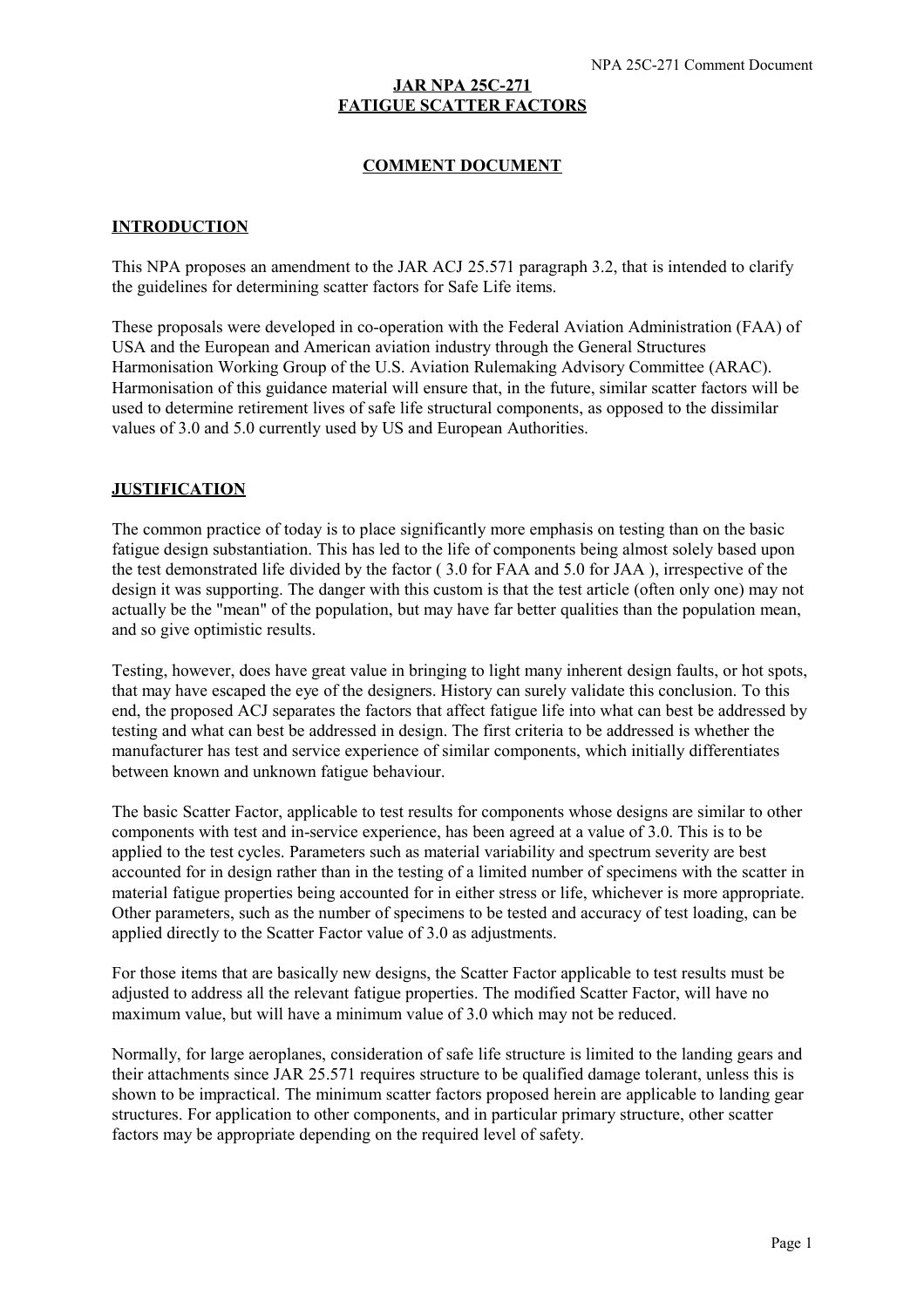#### **DISPOSITION OF COMMENTS**

A large number of supportive comments were received indicating acceptance of the proposed amendments without change to the text. Just one significant comment was received and this was considered by the Structures Study Group (SSG) at its Meeting No. 97 held in Stockholm on 24-25 June 1997 and was resolved as follows:-

**COMMENT**: After comparison between the existing ACJ and the proposed ACJ, paragraph 3.4 (type design development and changes) in no mentionned in the proposed ACJ. We have been informed by our representative in the "general structures harmonisation working group" that in the agreed final draft issued by the working group, paragraph 3.4 was present and cited in this manner : "3.4. Type design developments and changes (no proposed changes)". In conclusion our comment is to correct this editorial error and to add this paragraph in this NPA.

**SSG RESPONSE**: Comment accepted. Paragraph 3.4 will be included in the final proposal.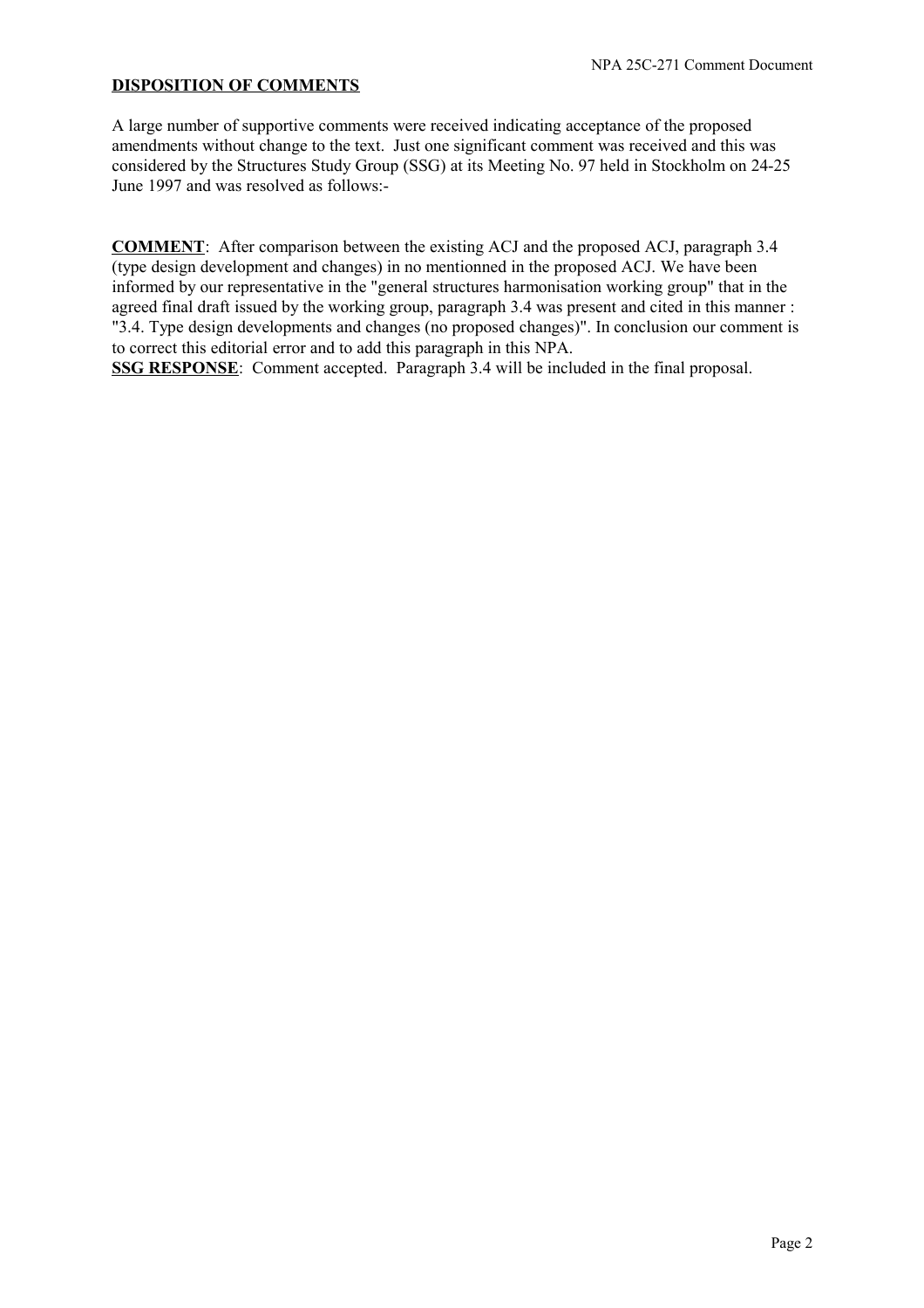# **Final Proposal:**

### **By replacing the current JAR ACJ 25.571(a) paragraph 3.2 with the following text:**

## 3.2 *Fatigue (Safe life) evaluation*

3.2.1 *General.* The evaluation of structure under the following fatigue (safe-life) strength evaluation methods is intended to ensure that catastrophic fatigue failure, as a result of the repeated loads of variable magnitude expected in service, will be avoided throughout the structure's operational life. Under these methods the fatigue life of the structure should be determined. The evaluation should include the following:

a. Estimating, or measuring the expected loading spectra for the structure;

b. Conducting a structural analysis including consideration of the stress concentration effects;

c. Performing fatigue testing of structure which cannot be related to a test background to establish response to the typical loading spectrum expected in service;

d. Determining reliable replacement times by interpreting the loading history, variable load analyses, fatigue test data, service experience, and fatigue analysis;

e. Evaluating the possibility of fatigue initiation from sources such as corrosion, stress corrosion, disbonding, accidental damage and manufacturing defects based on a review of the design, quality control and past service experience; and

f. Providing necessary maintenance programmes and replacement times to the operators. The maintenance programme should be included in Instructions for Continued Airworthiness in accordance with JAR 25.1529.

3.2.2 *Scatter Factor for Safe-Life Determination*. In the interpretation of fatigue analyses and test data, the effect of variability should, under JAR 25.571(c), be accounted for by an appropriate scatter factor. In this process it is appropriate that the applicant justify the scatter factor chosen for any safelife part. The following guidance is provided (see Figure 1):

a. The base scatter factors applicable to test results are:  $BSF_1 = 3.0$ , and  $BSF_2 = (see paragraph)$ 3.2.2(e) of this ACJ). If the applicant can meet the requirements of 3.2.2(c) of this ACJ he may use  $BSF<sub>1</sub>$  or, at his option,  $BSF<sub>2</sub>$ .

b. The base scatter factor,  $BSF_1$ , is associated with test results of one representative test specimen.

c. *Justification for use of BSF<sub>1</sub>*. BSF<sub>1</sub> may only be used if the following criteria are met:

(i) *Understanding of load paths and failure modes.* Service and test experience of similar in-service components that were designed using similar design criteria and methods should demonstrate that the load paths and potential failure modes of the components are well understood.

(ii) *Control of design, material, and manufacturing process quality.* The applicant should demonstrate that his quality system (e.g. design, process control, and material standards) ensures the scatter in fatigue properties is controlled, and that the design of the fatigue critical areas of the part account for the material scatter.